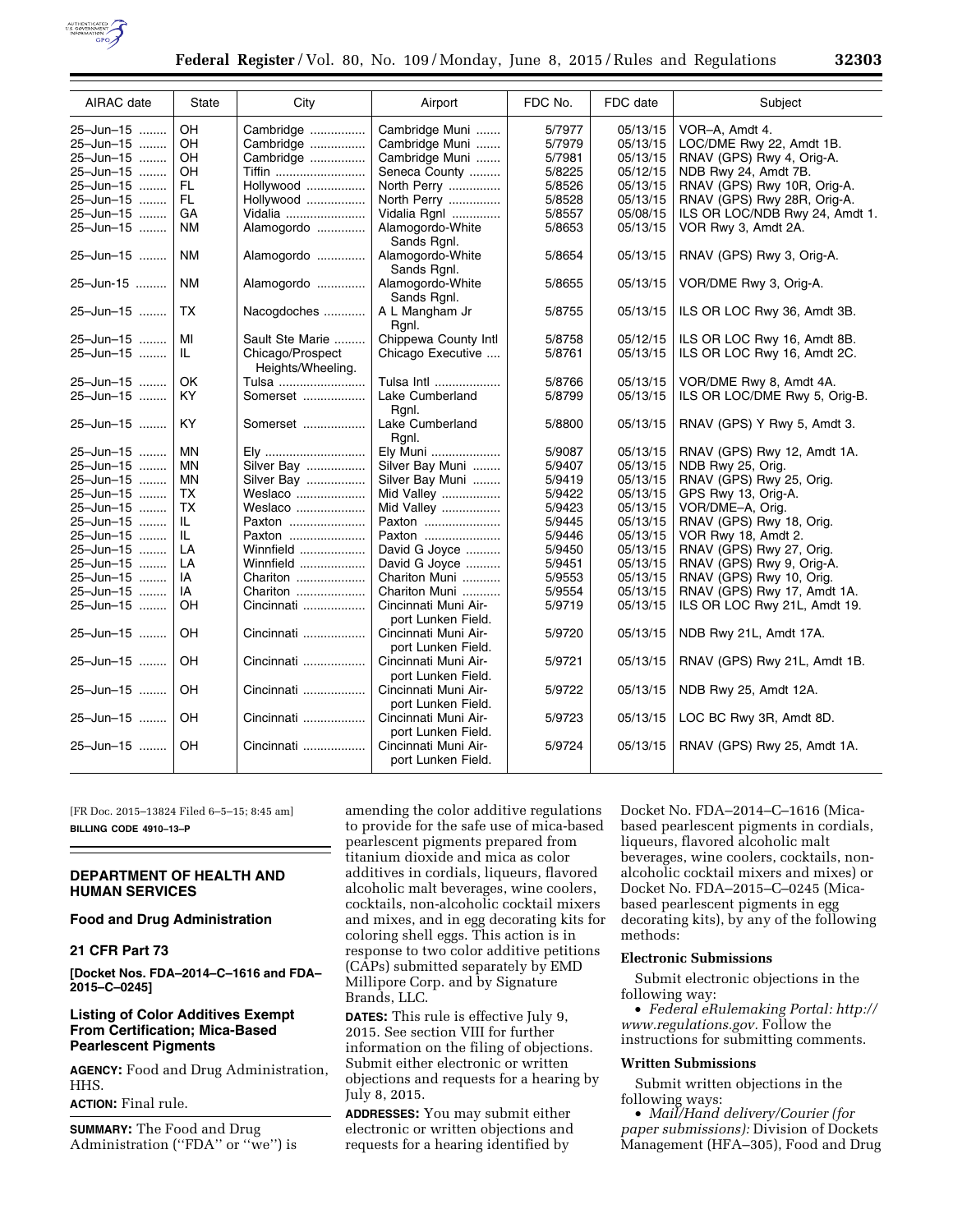Administration, 5630 Fishers Lane, Rm. 1061, Rockville, MD 20852.

*Instructions:* All submissions received must include the Agency name and Docket No. FDA–2014–C–1616 (Micabased pearlescent pigments in cordials, liqueurs, flavored alcoholic malt beverages, wine coolers, cocktails, nonalcoholic cocktail mixers and mixes) or Docket No. FDA–2015–C–0245 (Micabased pearlescent pigments in egg decorating kits) for this rulemaking. All objections received will be posted without change to *[http://](http://www.regulations.gov) [www.regulations.gov,](http://www.regulations.gov)* including any personal information provided. For detailed instructions on submitting objections, see the ''Objections'' heading of the **SUPPLEMENTARY INFORMATION** section.

*Docket:* For access to the docket to read background documents or objections received, go to *[http://](http://www.regulations.gov) [www.regulations.gov](http://www.regulations.gov)* and insert the docket numbers, found in brackets in the heading of this document, into the ''Search'' box and follow the prompts and/or go to the Division of Dockets Management, 5630 Fishers Lane, Rm. 1061, Rockville, MD 20852.

## **FOR FURTHER INFORMATION CONTACT:**  Ellen Anderson, Center for Food Safety and Applied Nutrition (HFS–265), Food and Drug Administration, 5100 Paint Branch Pkwy., College Park, MD 20740– 3835, 240–402–1309.

### **SUPPLEMENTARY INFORMATION:**

#### **I. Background**

In notices published in the **Federal Register** on October 21, 2014, and February 5, 2015 (79 FR 62932 and 80 FR 6468, respectively), we announced that we filed CAPs (4C0299 and 5C0301, respectively) to amend the color additive regulations in § 73.350 *Micabased pearlescent pigments* (21 CFR 73.350).

CAP 4C0299 was submitted by EMD Millipore Corp. (EMD), c/o Hyman, Phelps & McNamara, P.C., 700 13th St. NW., Suite 1200, Washington, DC 20005. CAP 4C0299 proposed to amend the color additive regulations in § 73.350 to expand the safe use of micabased pearlescent pigments prepared from titanium dioxide and mica as a color additive in cordials, liqueurs, cocktails, and certain other alcoholic beverages, and non-alcoholic cocktail mixers and mixes. The maximum use level of the pigments proposed by the petitioner is 0.07 percent by weight in the beverages, mixers, and mixes, consistent with approval in  $\S 73.350(c)(1)(ii)$  for the use of micabased pearlescent pigments in distilled spirits containing not less than 18

percent and not more than 23 percent alcohol by volume, but not including distilled spirits mixtures containing more than 5 percent wine on a proof gallon basis. In correspondence with FDA, EMD subsequently refined the petitioned use of mica-based pearlescent pigments to cordials, liqueurs, flavored alcoholic malt beverages, wine coolers, cocktails, and non-alcoholic cocktail mixers and mixes.

CAP 5C0301 was submitted by Signature Brands, LLC, c/o Keller and Heckman, LLP, 1001 G St. NW., Suite 500 West, Washington, DC 20001. CAP 5C0301 proposed to amend § 73.350 to provide for the safe use of mica-based pearlescent pigments prepared from titanium dioxide and mica in egg decorating kits for coloring boiled shell eggs, in amounts consistent with good manufacturing practice (GMP).

Mica-based pearlescent pigments prepared from titanium dioxide and mica are currently approved under § 73.350(c)(1)(i) for use as a color additive in amounts up to 1.25 percent by weight in cereals, confections and frostings, gelatin deserts, hard and soft candies (including lozenges), nutritional supplement tablets and gelatin capsules, and chewing gum. Mica-based pearlescent pigments prepared from titanium dioxide and mica are also currently approved under § 73.350(c)(1)(ii) in amounts up to 0.07 percent, by weight, in distilled spirits containing not less than 18 percent and not more than 23 percent alcohol by volume, but not including distilled spirits mixtures containing more than 5 percent wine on a proof gallon basis. Mica-based pearlescent pigments prepared from titanium dioxide on mica, iron oxide on mica, and titanium dioxide and iron oxide on mica are approved for specified uses as a color additive in ingested drugs under § 73.1350 (21 CFR 73.1350). Mica-based pearlescent pigments formed by depositing titanium or iron salts from a basic solution onto mica, followed by calcination to produce titanium dioxide or iron oxides on mica, are approved for specified uses in contact lenses under § 73.3128 (21 CFR 73.3128). The color additive that is the subject of the two color additive petitions at issue, micabased pearlescent pigments prepared from titanium dioxide and mica, will be referred hereinafter in this final rule as mica-based pearlescent pigments.

#### **II. Safety Evaluation**

#### *A. Determination of Safety*

Under section 721(b)(4) of the Federal Food, Drug, and Cosmetic Act (the FD&C Act) (21 U.S.C. 379e(b)(4)), a color

additive cannot be listed for a particular use unless the data and information available to FDA establish that the color additive is safe for that use. FDA's color additive regulations in 21 CFR 70.3(i) define ''safe'' to mean that there is convincing evidence that establishes with reasonable certainty that no harm will result from the intended use of the color additive. To establish with reasonable certainty that a color additive intended for use in food is not harmful under its intended conditions of use, we consider the projected human dietary exposure to the additive, the additive's toxicological data, and other relevant information (such as published literature) available to us. We compare an individual's estimated daily intake (EDI) of the additive from all food sources to an acceptable daily intake (ADI) established by toxicological data. The EDI is determined by projections based on the amount of the additive proposed for use in particular foods and on data regarding the amount consumed from all food sources of the additive. We typically use the EDI for the 90th percentile consumer of a color additive as a measure of high chronic dietary exposure.

# *B. Petitioned Uses of the Color Additive*

In CAP 4C0299, EMD proposed to amend the color additive regulations in § 73.350 to provide for the safe use of mica-based pearlescent pigments as a color additive in amounts up to 0.07 percent, by weight, in cordials, liqueurs, flavored alcoholic malt beverages, wine coolers, cocktails, and non-alcoholic cocktail mixes and mixers. According to the standards of identity for distilled spirits regulations issued by the Alcohol and Tobacco Tax and Trade Bureau (TTB), which regulates the labeling of certain alcoholic beverages, cordials and liqueurs are a class of distilled spirits obtained by mixing or redistilling distilled spirits with or over fruits, flowers, plants, or pure juices therefrom, or other natural flavoring materials, or with extracts derived from infusions, percolation, or maceration of such materials, and containing sugar, dextrose, or levulose, or a combination thereof, in an amount not less than 21⁄2 percent by weight of the finished product (27 CFR 5.22(h)). Neither FDA nor TTB has a regulatory definition for ''cocktail.'' The petition defines cocktails as ''products that are sold as mixtures of distilled spirits and nonalcoholic ingredients.'' Subsequent communication with the petitioner clarified that the following are descriptions of the types of cocktail products included within the scope of the petition: (1) Cocktails containing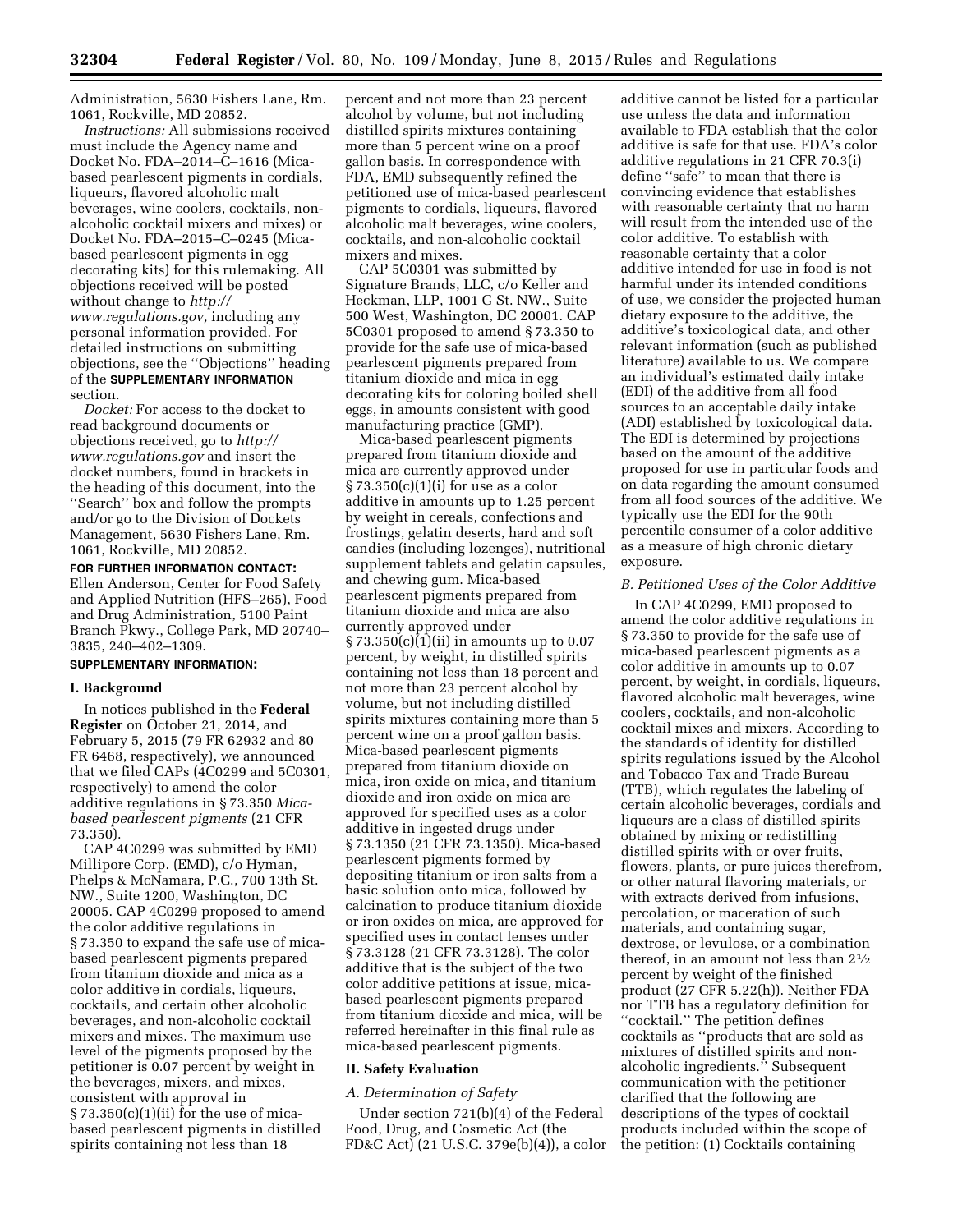one or more alcoholic beverages and one include sangria, which is typically a or more non-alcoholic mixers (*e.g.,*  margarita, gin and tonic, cosmopolitan, fuzzy navel, Bloody Mary, caipirinha, Irish coffee, Long Island iced tea, daiquiri, hurricane); (2) cocktails containing one or more alcoholic beverages without non-alcoholic mixers (*e.g.,* vodka martini, stinger, black Russian, Manhattan); (3) cocktails containing beer (*e.g.,* caipbeerinha, boilermaker, beer Bloody Mary); (4) cocktails containing wine (*e.g.,* mimosa, Kir Royale, wine cooler, wine spritzer); and (5) non-alcoholic mixes and mixers for use in cocktails (*e.g.,* margarita mix, daiquiri mix, Bloody Mary mix). We note that mica-based pearlescent pigments are intended to be used in both liquid and powdered forms of nonalcoholic cocktail mixes and mixers, at a maximum use level of 0.07 percent by weight of the mix or mixer (Ref. 1). Furthermore, only non-alcoholic mixes and mixers that are marketed specifically for use in cocktails, such as margarita mix and Bloody Mary mix, are included within the scope of this petition (Ref. 1). Beverages that are typically consumed without added alcohol (*e.g.,* fruit juices, carbonated water, soft drinks) are outside the scope of this petition. The petition also proposed to amend § 73.350 to provide for the safe use of mica-based pearlescent pigments in flavored alcoholic malt beverages and wine coolers. Like ''cocktail,'' the term ''wine cooler'' does not have a regulatory definition. According to TTB, products traditionally known as wine coolers have generally been replaced in recent years by flavored alcoholic malt beverages, which are manufactured with a malt base rather than with wine (Ref. 1). Flavored alcoholic malt beverages are sold under many proprietary names and include alcoholic lemonades, alcoholic colas, and other flavored alcoholic beverages (see 70 FR 194 at 195 (January 3, 2005) (TTB final rule pertaining to ''Flavored Malt Beverage and Related Regulatory Amendments'')). Products marketed as wine coolers and flavored alcoholic malt beverages are included in the scope of the petition to amend the color additive regulations in § 73.350. Traditional malt beverages, such as beer, ale, and malt liquor, differ substantially from flavored alcoholic malt beverages (see 70 FR 194) and are not included within the scope of the petition. Wine, which has a standard of identity defined under TTB's regulations at 27 CFR part 4, subpart C, is also outside the scope of the petition. Furthermore, the petitioner clarified that the scope of the petition does not

mixture of wine, fruit, and other ingredients.

In CAP 5C0301, Signature Brands, LLC proposed to amend the color additive regulations in § 73.350 to provide for the safe use of mica-based pearlescent pigments as a color additive in egg decorating kits to color the shells of boiled eggs in amounts consistent with GMP. The petitioner proposed to use mica-based pearlescent pigments in a packet of glaze that is part of egg decorating kits sold for in-home use. According to the kit instructions, the glaze containing the mica-based pearlescent pigments is intended to be rubbed on the shells of colored boiled eggs to impart a metallic sheen.

## *C. Safety of the Petitioned Uses of the Color Additive*

During our safety review of the uses of mica-based pearlescent pigments proposed in CAPs 4C0299 and 5C0301, we considered the exposure to the color additive from its petitioned uses and from the currently permitted uses in food and ingested drugs under §§ 73.350 and 73.1350, respectively. In estimating the cumulative estimated dietary intake (CEDI) of these pigments, we determined that the exposure to micabased pearlescent pigments from the use in contact lenses (§ 73.3128) is negligible and, therefore, need not be included in our exposure estimate. Furthermore, we concluded that the exposure to the additive from the petitioned use in coloring the shells of boiled eggs is also negligible. In CAP 5C0301, the petitioner noted that, because eggshells are not consumed, exposure to mica-based pearlescent pigments would be limited to the amount of additive that migrates through the shell and the inner membrane that separates the shell from the edible egg. The petitioner asserted that, given the pigments' relatively large particle size and insolubility in food, the amount of mica-based pearlescent pigments that could actually be found in the edible portion of the egg is insignificant. The petitioner provided a conservative estimate for potential exposure to the additive from the petitioned use based on a worst-case scenario that presumed the theoretical maximum solubility of mica-based pearlescent pigments is equivalent to that of mica (80 milligrams/kilograms in 10 percent acetic acid). Exposure to mica-based pearlescent pigments from decorated eggshells is likely further reduced by the typically limited seasonal availability of the egg decorating kits. We agree with the rationale proposed in CAP 5C0301 that

the exposure to the additive from the petitioned use is negligible, and that the petitioned use would not result in a significant contribution to the CEDI for mica-based pearlescent pigments (Ref. 2).

We estimate the eaters-only exposure to mica-based pearlescent pigments from the proposed uses in cordials, liqueurs, flavored alcoholic malt beverages, wine coolers, cocktails, and non-alcoholic cocktail mixers and mixes for the U.S. population to be 0.15 grams/ person/day (g/p/d) at the mean and 0.34 g/p/d at the 90th percentile (Ref. 1). (An eaters-only exposure is the total of the amount of food consumed per day averaged over the number of days in the survey period by individuals consuming the food at least once during the survey period.) In a previous amendment to § 73.350 (78 FR 35115 at 35115 and 35116 (June 12, 2013)), we estimated a CEDI for the use of mica-based pearlescent pigments in food (§ 73.350) and ingested drugs (§ 73.1350) using food consumption data from the 2003 to 2008 National Health and Nutrition Examination Survey (NHANES). In our current safety assessment, we updated the previous exposure to mica-based pearlescent pigments from all approved uses in foods using NHANES food consumption data from 2007 to 2010. In estimating the exposure to mica-based pearlescent pigments from the use in ingested drugs, we relied on the estimates used in a previous safety evaluation (Ref. 1). The updated eatersonly CEDI of mica-based pearlescent pigments, including the petitioned use in cordials, liqueurs, flavored alcoholic malt beverages, wine coolers, cocktails, and non-alcoholic cocktail mixers and mixes, and the currently approved uses in food and ingested drugs, is 0.25 g/p/ d at the mean and 0.50 g/p/d at the 90th percentile for the U.S. population (Ref. 1). The updated CEDIs for mica-based pearlescent pigments are not significantly different from the previous CEDIs (78 FR 35115 at 35116). This is not unexpected, as both the previous and updated exposure estimates were based on a similar set of NHANES food codes that included cordials, liqueurs, and cocktails (Ref. 1). In addition, the percent of the population consuming alcoholic beverages from the petitioned use is significantly lower compared to the proportion of the population that consumes foods and ingested drugs containing mica-based pearlescent pigments, thereby resulting in a smaller contribution to the CEDI (Ref. 1).

To support the safety of the proposed uses of mica-based pearlescent pigments in food, the petitioners of CAPs 4C0299 and 5C0301 referenced the safety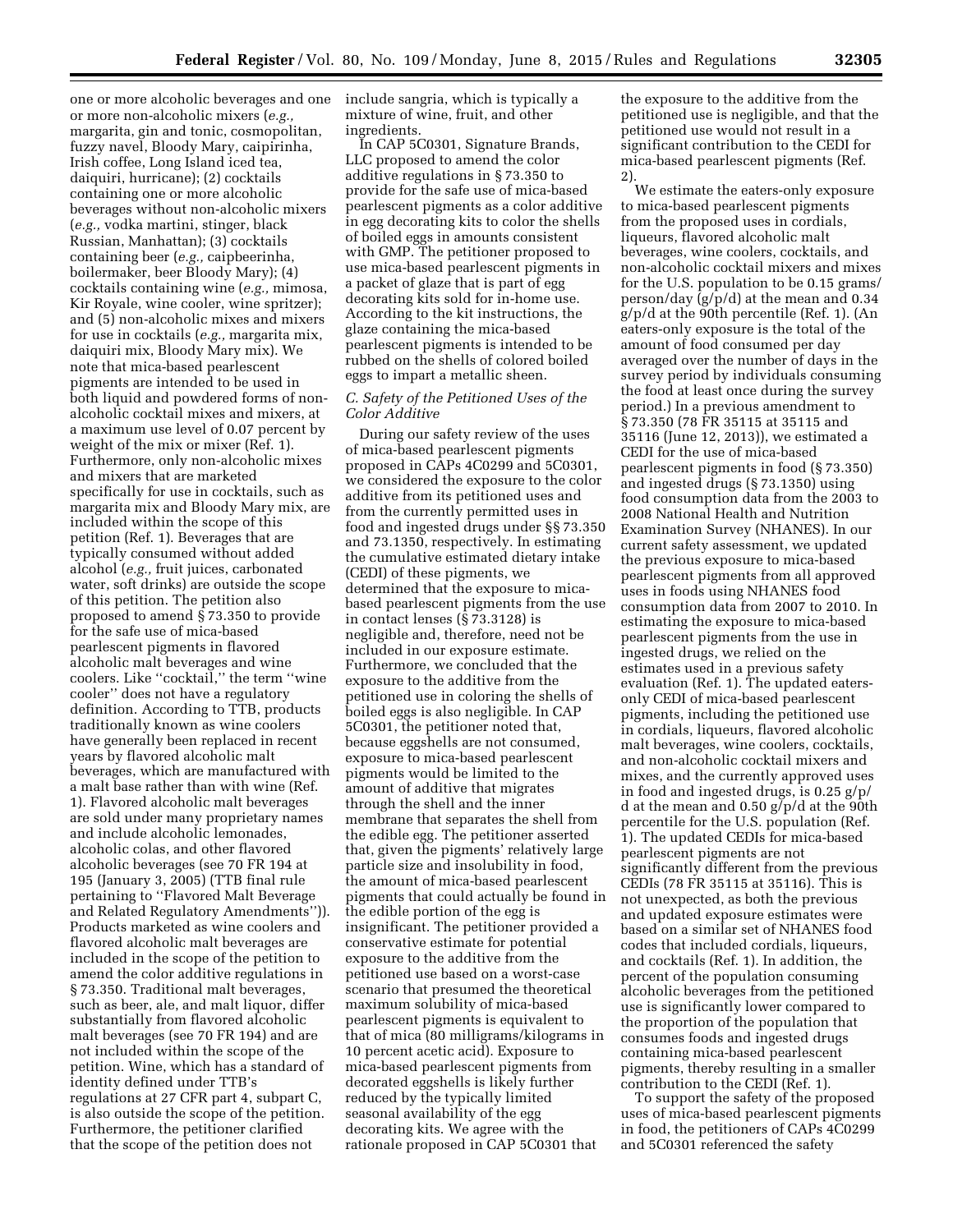determination made by FDA for previously filed petitions (70 FR 42271 (July 22, 2005); 71 FR 31927 (June 2, 2006); and 78 FR 35115). In a prior safety evaluation, we concluded that the bioavailability of ingested mica-based pearlescent pigments and/or their individual components is expected to be low based on the chemical nature of these inorganic pigments and their individual components and the low solubility of mica-based pearlescent pigments in media relevant to human health (*e.g.,* digestive fluids in the gastrointestinal tract) (70 FR 42271 at 42272). We are not aware of any new studies on the bioavailability of micabased pearlescent pigments published since our previous evaluation (70 FR 42271). As part of our current safety evaluation, we also reviewed several recent studies on titanium dioxide, which is a component of mica-based pearlescent pigments, to further clarify the extent of the color additive's bioavailability. We determined that the new information on titanium dioxide supports our previous conclusion that mica-based pearlescent pigments are not bioavailable to any significant extent upon ingestion (Ref. 3).

In our previous safety evaluation, which the petitioners referenced, we established an ADI for mica-based pearlescent pigments to be 1.8 g/p/d based on a 2-year rat carcinogenicity bioassay (71 FR 31927 at 31928). Since the updated CEDI (0.50 g/p/d at the 90th percentile) for mica-based pearlescent pigments for the U.S. population is less than the ADI, we conclude that the proposed expanded use of mica-based pearlescent pigments as a color additive at levels of up to 0.07 percent by weight in cordials, liqueurs, flavored alcoholic malt beverages, wine coolers, cocktails, and non-alcoholic cocktail mixers and mixes is safe (Ref. 3). We also conclude that the proposed expanded use of micabased pearlescent pigments in egg decorating kits to color the shells of eggs at levels consistent with GMP is safe, since the exposure to mica-based pearlescent pigments contributed by this use is negligible (Ref. 3).

### **III. Conclusion**

Based on the data and information in the petitions and other relevant material, FDA concludes that the petitioned use of mica-based pearlescent pigments prepared from titanium dioxide and mica as a color additive at levels of up to 0.07 percent by weight in cordials, liqueurs, flavored alcoholic malt beverages, wine coolers, cocktails, and non-alcoholic cocktail mixers and mixes is safe. We also conclude that the petitioned use of mica-based pearlescent

pigments prepared from titanium dioxide and mica as a color additive in egg decorating kits used to color the shells of eggs in amounts consistent with GMP is safe. We further conclude that the additive will achieve its intended technical effect and is suitable for the petitioned uses. Therefore, we are amending the color additive regulations in part 73 (21 CFR part 73) as set forth in this document. In addition, based upon the factors listed in 21 CFR 71.20(b), we conclude that certification of titanium dioxide-coated mica-based pearlescent pigments is not necessary for the protection of the public health.

### **IV. Public Disclosure**

In accordance with § 71.15 (21 CFR 71.15), the petitions and the documents that we considered and relied upon in reaching our decision to approve the petitions will be made available for public disclosure (see **FOR FURTHER INFORMATION CONTACT**). As provided in § 71.15, we will delete from the documents any materials that are not available for public disclosure.

#### **V. Environmental Impact**

We previously considered the environmental effects of this rule, as stated in the October 21, 2014, and February 5, 2015, notices of filing for CAPs 4C0299 and 5C0301 (79 FR 62932 and 80 FR 6468, respectively). For CAP 4C0299, we stated that we had determined, under 21 CFR 25.32(k), that this action is of a type that does not individually or cumulatively have a significant effect on the human environment such that neither an environmental assessment nor an environmental impact statement is required. For CAP 5C0301, we stated that we had determined, under § 25.32(r), that this action is of a type that does not individually or cumulatively have a significant effect on the human environment such that neither an environmental assessment nor an environmental impact statement is required. We have not received any new information or comments that would affect our previous determinations.

#### **VI. Paperwork Reduction Act of 1995**

This final rule contains no collection of information. Therefore, clearance by the Office of Management and Budget under the Paperwork Reduction Act of 1995 is not required.

## **VII. Section 301(***ll***) of the Federal Food, Drug, and Cosmetic Act**

Our review of these petitions was limited to section 721 of the FD&C Act.

This final rule is not a statement regarding compliance with other sections of the FD&C Act. For example, section 301(*ll*) of the FD&C Act (21 U.S.C. 331(*ll*) prohibits the introduction or delivery for introduction into interstate commerce of any food that contains a drug approved under section 505 of the FD&C Act (21 U.S.C. 355), a biological product licensed under section 351 of the Public Health Service Act (42 U.S.C. 262), or a drug or biological product for which substantial clinical investigations have been instituted and their existence has been made public, unless one of the exemptions in section 301(*ll*)(1) to (4) of the FD&C Act applies. In our review of these petitions, we did not consider whether section 301(*ll*) of the FD&C Act or any of its exemptions apply to food containing this additive. Accordingly, this final rule should not be construed to be a statement that a food containing this additive, if introduced or delivered for introduction into interstate commerce, would not violate section 301(*ll*) of the FD&C Act. Furthermore, this language is included in all color additive final rules that pertain to food and therefore should not be construed to be a statement of the likelihood that section 301(*ll*) of the FD&C Act applies.

### **VIII. Objections**

This rule is effective as shown in the **DATES** section, except as to any provisions that may be stayed by the filing of proper objections. If you will be adversely affected by one or more provisions of this regulation, you may file with the Division of Dockets Management (see **ADDRESSES**) either electronic or written objections. You must separately number each objection, and within each numbered objection you must specify with particularity the provision(s) to which you object, and the grounds for your objection. Within each numbered objection, you must specifically state whether you are requesting a hearing on the particular provision that you specify in that numbered objection. If you do not request a hearing for any particular objection, you waive the right to a hearing on that objection. If you request a hearing, your objection must include a detailed description and analysis of the specific factual information you intend to present in support of the objection in the event that a hearing is held. If you do not include such a description and analysis for any particular objection, you waive the right to a hearing on the objection.

It is only necessary to send one set of documents. Identify documents with the docket number found in brackets in the